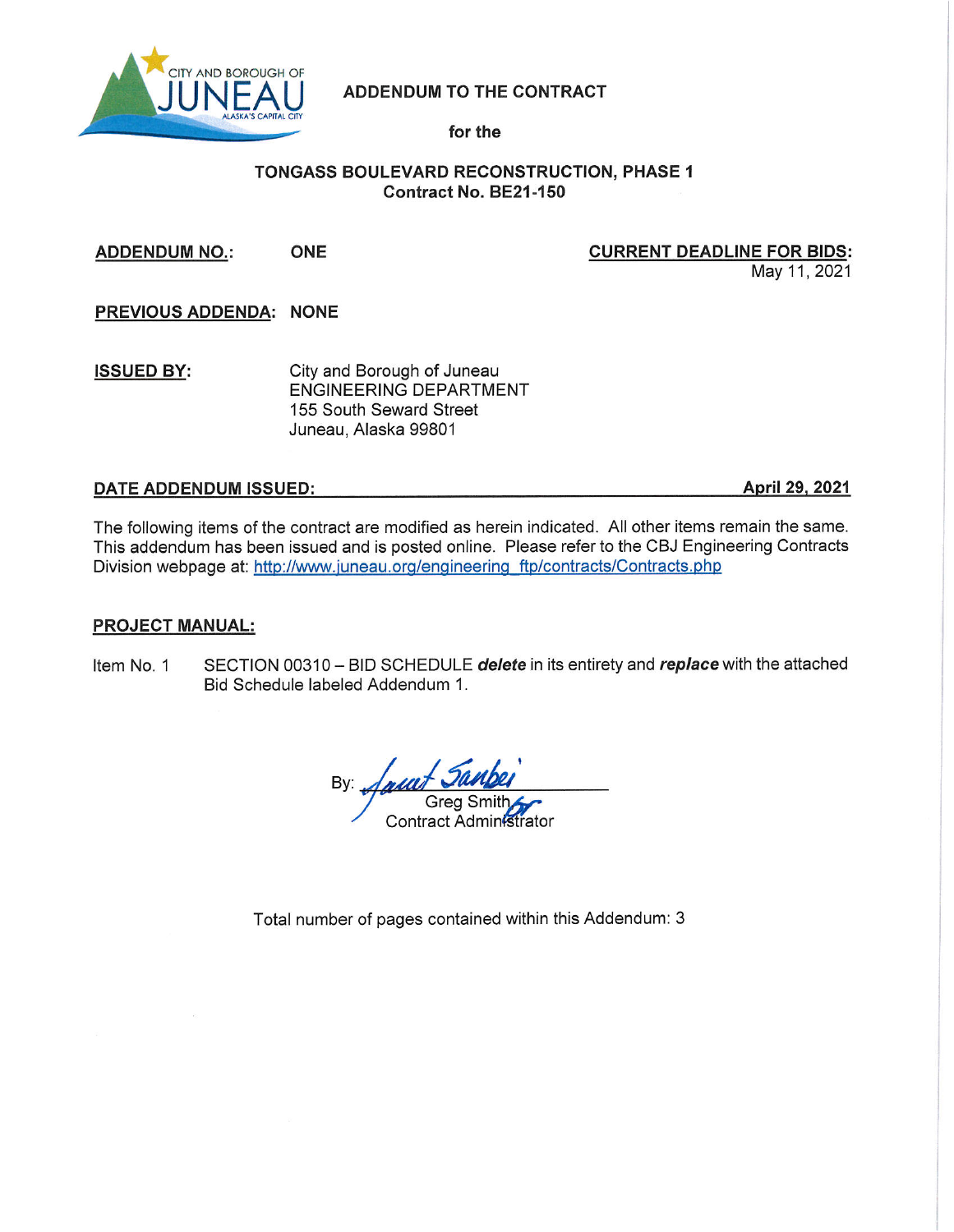#### **SECTION 00310 - BID SCHEDULE**

ADDENDUM 1

|              |                                                              |             |                          | <b>UNIT PRICE</b> |            | <b>AMOUNT</b>                |    |
|--------------|--------------------------------------------------------------|-------------|--------------------------|-------------------|------------|------------------------------|----|
| PAY          |                                                              |             |                          |                   |            |                              |    |
| <b>ITEM</b>  | PAY ITEM DESCRIPTION                                         | <b>PAY</b>  | APPROX.                  |                   |            |                              |    |
| NO.          |                                                              | <b>UNIT</b> | <b>QUANTITY</b>          | <b>DOLLARS</b>    |            | <b>CENTS   DOLLARS CENTS</b> |    |
|              | 1505.1 Mobilization                                          | Lump Sum    | All Req'd                | <b>LUMP</b>       | <b>SUM</b> |                              |    |
|              | 1570.1 Erosion and Sediment Control                          | Lump Sum    | All Req'd                | <b>LUMP</b>       | <b>SUM</b> |                              |    |
|              | 2201.1 Clearing and Grubbing                                 | Lump Sum    | All Req'd                | <b>LUMP</b>       | <b>SUM</b> |                              |    |
|              | 2202.1 Excavation                                            | <b>CY</b>   | 1,960                    |                   |            |                              |    |
|              | 2202.2 Sideslopes and Ditch Grading                          | Lump Sum    | All Req'd                | <b>LUMP</b>       | <b>SUM</b> |                              |    |
|              |                                                              | Contingent  |                          |                   |            |                              |    |
|              | 2202.3 Mining Area Restoration and Road Cleaning Guarantee   | Sum         | All Req'd                | Contingent Sum    |            | 5,000<br>S                   | 00 |
|              | 2204.1 2-Inch Minus Shot Rock w/ Base Course                 | <b>CY</b>   | 1,470                    |                   |            |                              |    |
|              | 2204.2 Base Course, Grading D-1 for Driveways                | Ton         | 20                       |                   |            |                              |    |
|              | 2401.1 Sanitary Sewer Pipe, 8-Inch PVC                       | $\rm LF$    | 1,037                    |                   |            |                              |    |
|              | 2401.2 Sanitary Sewer Pipe, 12-Inch PVC                      | LF          | 41                       |                   |            |                              |    |
|              | 2401.3 Service Connections and Laterals                      | Each        | $\overline{7}$           |                   |            |                              |    |
|              | 2401.4 Locate Sanitary Sewer Services                        | Lump Sum    | All Req'd                | <b>LUMP</b>       | <b>SUM</b> |                              |    |
|              | 2401.5 Connect to Existing Sanitary Sewer Pipe               | Each        | 7                        |                   |            |                              |    |
|              | Sanitary Sewer Manhole, Type I With Fiberglass Base          |             |                          |                   |            |                              |    |
| 2402.1 Liner |                                                              | Each        | 6                        |                   |            |                              |    |
|              | 2501.1 4 & 6-Inch Pipe Culvert                               | LF          | 100                      |                   |            |                              |    |
|              | 2501.2 12-Inch Pipe Culvert                                  | LF          | 287                      |                   |            |                              |    |
|              | 2501.3 18-Inch Pipe Culvert                                  | LF          | 164                      |                   |            |                              |    |
|              | 2501.4 24-Inch Pipe Culvert                                  | LF          | 972                      |                   |            |                              |    |
|              | 2501.5 6-Inch Underdrain                                     | LF          | 244                      |                   |            |                              |    |
|              | 2501.6 CPP Saddle Tee                                        | Each        | 2                        |                   |            |                              |    |
|              | 2502.1 Storm Drain Manhole, Type I                           | Each        | $\,8\,$                  |                   |            |                              |    |
|              | 2502.2 Storm Drain Manhole, Type II                          | Each        | $\mathbf{1}$             |                   |            |                              |    |
|              | 2502.3 Catch Basin, Type IV                                  | Each        | $\overline{c}$           |                   |            |                              |    |
|              | 2502.4 Catch Basin, Type III                                 | Each        | $\mathfrak{Z}$           |                   |            |                              |    |
|              | 2502.5 24-Inch CPP Inlet                                     | Each        | 5                        |                   |            |                              |    |
|              | 2502.6 Connect to Dissimilar Storm Drain Pipe                | Each        | $\mathbf{1}$             |                   |            |                              |    |
|              | 2601.1 10-Inch HDPE Water Pipe                               | LF          | 219                      |                   |            |                              |    |
|              | 2601.2 24-Inch HDPE Water Pipe                               | $\rm LF$    | 945                      |                   |            |                              |    |
|              | 2601.3 Connect to Existing Water Pipe                        |             | 7                        |                   |            |                              |    |
|              |                                                              | Each        |                          | <b>LUMP</b>       | <b>SUM</b> |                              |    |
|              | 2601.4 Temporary Water System<br>2601.5 Corrosion Protection | Lump Sum    | All Req'd<br>11          |                   |            |                              |    |
|              |                                                              | Each        |                          |                   |            |                              |    |
|              | 2602.1 10-Inch Gate Valve                                    | Each        | 5                        |                   |            |                              |    |
|              | 2602.2 24-Inch Butterfly Valve                               | Each        | $\overline{\mathcal{A}}$ |                   |            |                              |    |
|              | 2603.1 Fire Hydrant Assembly with Access Pad                 | Each        | $\mathfrak{Z}$           |                   |            |                              |    |
|              | 2604.1 Air Release Valve                                     | Each        | $\mathbf{1}$             |                   |            |                              |    |
|              | 2605.1 1-Inch Poly Water Services                            | Each        | 6                        |                   |            |                              |    |
|              | 2605.2 4-Inch HDPE Water Services                            | Each        |                          |                   |            |                              |    |
|              | 2605.3 Locate Water Services                                 | Lump Sum    | All Req'd                | <b>LUMP</b>       | <b>SUM</b> |                              |    |
|              | 2607.1 Pipe Insulation                                       | Board       | 120                      |                   |            |                              |    |
|              | 2702.1 Construction Surveying                                | Lump Sum    | All Req'd                | <b>LUMP</b>       | <b>SUM</b> |                              |    |
|              | 2707.1 Remove and Reset Chain Link Fence                     | $\rm LF$    | 93                       |                   |            |                              |    |
|              | 2707.2 Remove and Reset Wood Fence                           | LF          | 90                       |                   |            |                              |    |
|              | 2709.1 Topsoil                                               | <b>CY</b>   | 60                       |                   |            |                              |    |
|              | 2709.2 Topsoil Finish Grading                                | MH          | 30                       |                   |            |                              |    |
|              | 2710.1 Seeding, Hydraulic Method, Type III                   | SU          |                          |                   |            |                              |    |
|              |                                                              | Lump Sum    | All Req'd                |                   |            |                              |    |
|              | 2716.1 Remove and Dispose of Storm and Sanitary Sewer Pipe   |             |                          | <b>LUMP</b>       | <b>SUM</b> |                              |    |
|              | 2716.2 Fill Water Pipe with Slurry                           | Lump Sum    | All Req'd                | <b>LUMP</b>       | <b>SUM</b> |                              |    |